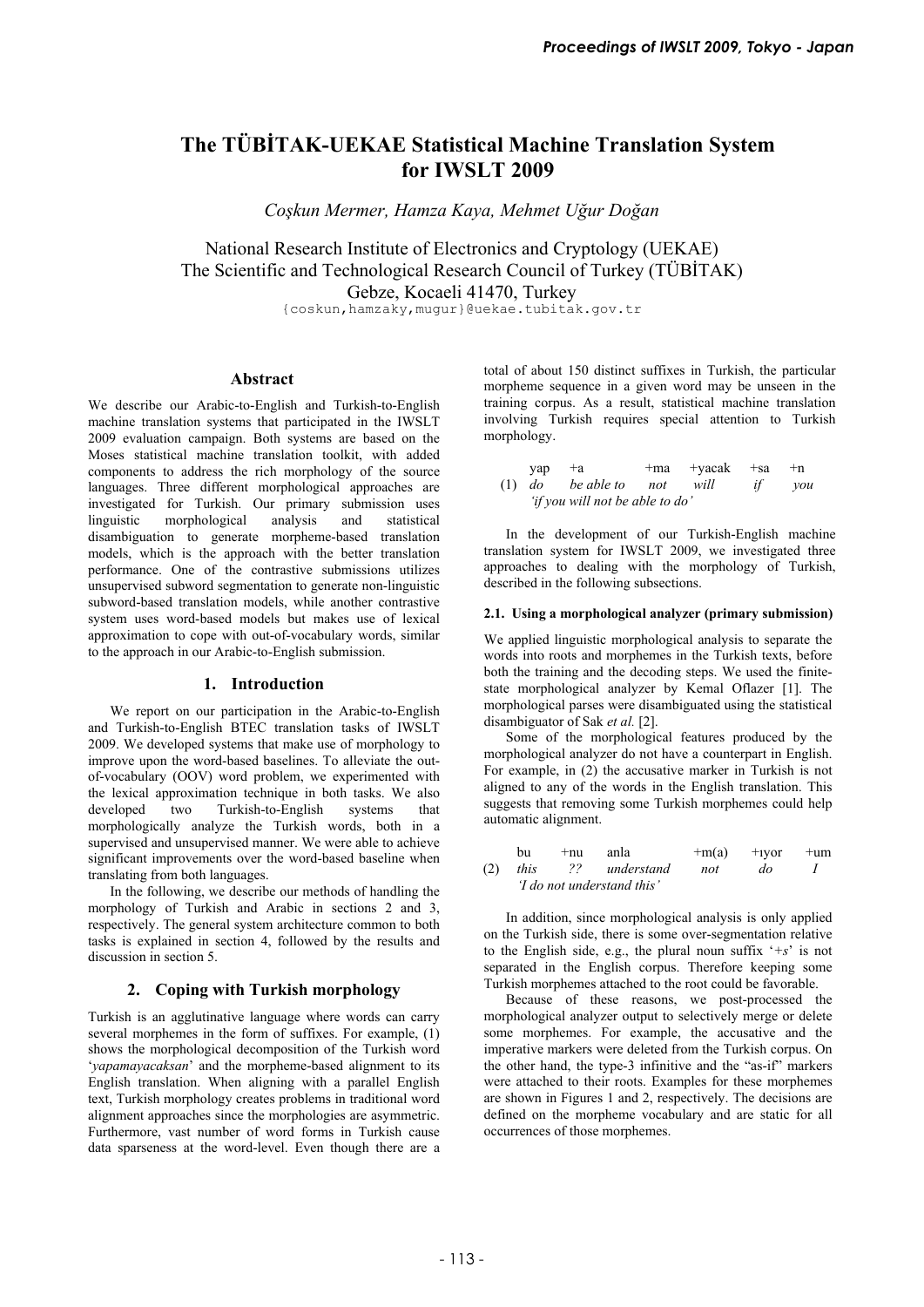| $\Omega$            | $+nu$ | git   | $+$ NULL       |
|---------------------|-------|-------|----------------|
| it                  | ACC.  | $g_0$ | $IMP.$ (sing.) |
| bu adres            | $+i$  | dön   | $+$ NULL       |
| <i>this address</i> | ACC.  | turn  | $IMP.$ (sing.) |
| ekmek               | $+i$  | gir   | $+in$          |
| (the) bread         | ACC.  | input | IMP. $(pl.)$   |
| bu düğme            | $+yi$ | çağır | $+1n$          |
| this button         | ACC.  | call  | IMP. (pl.)     |
| (a)                 |       |       | (b)            |

*Figure 1*: Examples of deleted Turkish morphemes. (a) The accusative marker. (b) The imperative marker, which does not have an overt form for  $2<sup>nd</sup>$  person singular.

| $dal$ +1s      |
|----------------|
| to dive INF-3  |
| 'diving'       |
|                |
| $uc +us$       |
| to fly $INF-3$ |
| 'flight'       |
|                |
| sat $+1s$      |
| to sell INF-3  |
|                |
| 'sale'         |
|                |
| $bin$ +is      |
| to board INF-3 |
| 'boarding'     |
| (b)            |
|                |

*Figure 2*: Examples of Turkish morphemes attached back to the root. (a) The as-if marker. (b) The type-3 infinitive marker.

The decision to leave a morpheme as a separate unit, to merge with the previous morpheme, or to delete was made based on bilingual human judgments so as to match the English units (i.e., words) as good as possible. This approach is similar to the method reported in [3], although in the opposite translation direction.

## **2.2. Using unsupervised morphological segmentation (contrastive-1)**

Development of a morphological analyzer requires lots of manual work and linguistic expertise. Thus a morphological analyzer for a language may not always be readily available. Furthermore, this year's IWSLT evaluation campaign encourages using only the provided resources so that the evaluation is one of the methods of machine translation rather than the resources. Therefore, we also investigated using an *unsupervised* morphological analyzer, called Morfessor [4], which is publicly available. Morfessor uses the minimum description length (MDL) principle to find an optimal subword segmentation of a given corpus in the form of a rootand-morpheme vocabulary. The segmentations in this model are static in that all the occurrences of a word are assumed to be segmented in the same manner regardless of the context.

We used the supplied BTEC training corpus as input to Morfessor version 1.0 (also called the "baseline" model in [4]), and the algorithm converged to a model as output that defines a segmentation or non-segmentation for each word in the vocabulary. Figure 3 shows an example segmentation model output by Morfessor. Note that the fairly frequent word 'anladım' is left unsegmented while the other less frequent variants are segmented in terms of a smaller "codebook" of morphs induced from the entire corpus.

| Word       | Count | Morfessor's segmentation |             |      |  |
|------------|-------|--------------------------|-------------|------|--|
| anladı     |       | anladı                   |             |      |  |
|            |       | understood               |             |      |  |
| anladım    | 13    | anladım                  |             |      |  |
|            |       | I understood             |             |      |  |
| anladın    |       | anladı                   | $+n$        |      |  |
|            |       | understood               | you (sing.) |      |  |
| anladınız  |       | anladı                   | $+niz$      |      |  |
|            |       | understood               | $you$ (pl.) |      |  |
|            |       | anladı                   | $+ysa$      | $+m$ |  |
| anladıysam |       | understood               |             |      |  |

*Figure 3*: Sample segmentation found by Morfessor.

After thus training a segmentation model, we segmented the Turkish side of the training corpus by replacing each word with its segmentation according to this model, and the resulting corpus was paired with the word-based English corpus to train the translation model. In decoding, the same segmentation model was also applied to the test input.

# *2.2.1. Including the test set in segmentation training*

The segmentation model trained as such can only segment those words seen in the training corpus. This results in all of the out-of-vocabulary words in the test sentences (154 words in dev1 and 181 words in dev2) to be left unsegmented by the model. However, the roots and/or some of the morphemes of the OOV words in the test sets may be previously seen in the training corpus. To be able to take advantage of this correlation, we experimented with including the test corpus (in this experiment, both dev1 and dev2) when training the segmentation model. As a result, *all* the input words were now proposed a segmentation or non-segmentation according to the learned model. However, the translation performance was slightly degraded as shown in Table 1, so we decided not to include the test sentences in the segmentation model training. The reason could be the unnecessary segmentation of the OOV words in the test set (Figure 4), which tend to be segmented into smaller, more frequent morphs since the unsegmented word frequency is very low (i.e., not seen in the original training set).

*Table 1*: Comparison of % BLEU scores with and without including the test set in Morfessor training

| Datasets used in      | Dev1  | Dev <sub>2</sub> |
|-----------------------|-------|------------------|
| segmentation training |       |                  |
| Train only            | 60.02 | 56.48            |
| $Train + dev/test$    | 58.23 | 53.78            |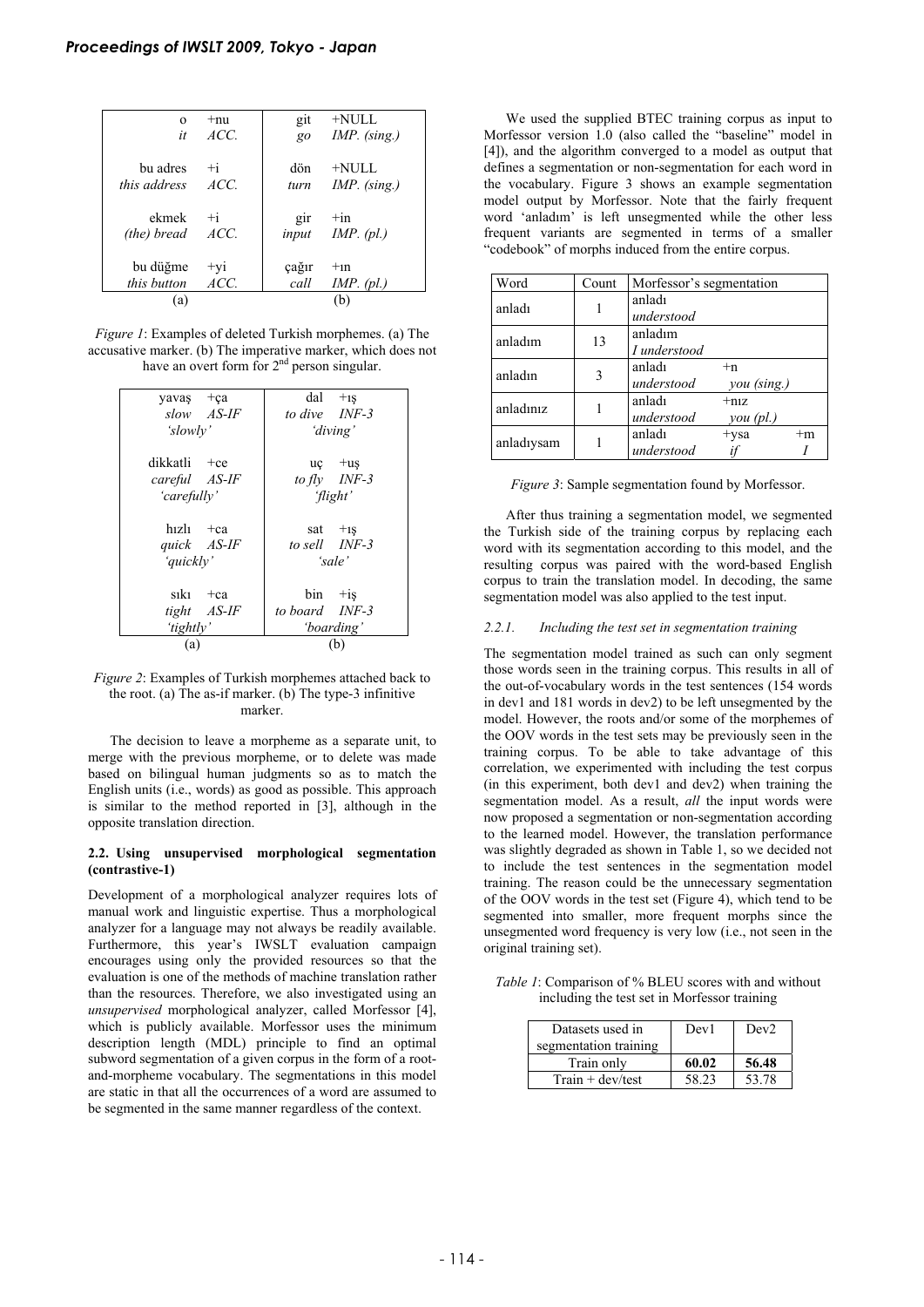| 'comb'                       |               | tarak $\rightarrow$ ta + rak       |
|------------------------------|---------------|------------------------------------|
| 'spring'                     |               | ilkbahar $\rightarrow$ ilk + bahar |
| kahvehane<br>'coffehouse'    | $\rightarrow$ | $kahve + ha + ne$                  |
| saks $\rightarrow$<br>'Saks' |               | $sak + s$                          |

*Figure 4*: Segmentations found by Morfessor for some OOV words in the test input.

## *2.2.2. Utilizing allomorphs*

The unsupervised segmentation scheme described up to here does not use any external data resource or linguistic knowledge. However, by incorporating minimal linguistic knowledge and very small additional effort, it is possible to improve the translation performance. In particular, due to vowel and consonant harmony rules in Turkish, morphemes can have many surface forms (called allomorphs) depending on the orthography of the appended stem. Figure 5 shows some of the possible surface forms of the Turkish past tense suffix. However, the algorithm utilized by Morfessor is by default unaware of allomorphs. By manual input of suffix equivalences during learning, Morfessor can utilize this information when counting and estimating morpheme boundaries and distributions. This results in a more informed and better segmentation, evident from the improved translation performance in Table 2.

| kal<br>stay | +dı<br><b>PAST</b> | 'stayed' |
|-------------|--------------------|----------|
| git<br>go   | +ti<br><b>PAST</b> | 'went'   |
| gör<br>see  | +dü<br><b>PAST</b> | ʻsaw'    |
| kos<br>run  | +tu<br><b>PAST</b> | 'ran'    |

*Figure 5*: Allomorphs of the past tense morpheme resulting from phonetic harmony rules in Turkish.

*Table 2*: Effect of leveraging allomorphs during segmentation training on the final translation % BLEU scores

|                     | Dev <sub>1</sub> | Dev2  | Test 2009 |
|---------------------|------------------|-------|-----------|
| Using surface forms | 60.02            | 56.48 | 53.76     |
| Using allomorphs    | 60.22            | 57.38 | 53.95     |

#### **2.3. Using lexical approximation (contrastive-2)**

As an alternative to morphological segmentation, we investigated the usefulness of the lexical approximation approach we had previously used in IWSLT 2007 [5] and 2008 [6], which is also used in our Arabic-to-English submission this year. In this approach, the corpus and the translation models remain word-based; however, a morphological analyzer may be utilized internally to compute a similarity feature between words based on their shared roots and morphemes.

In lexical approximation, a small subset of replacement candidates  $V_{\text{ow}}$  is extracted from the source vocabulary V by identifying words sharing a common feature *f* with the OOV word in question  $w_{oov}$  (Eq. 1).

$$
\mathbf{V}_{\text{ov}} \stackrel{\text{def}}{=} \{ w \in \mathbf{V} : f(w) = f(w_{\text{ov}}) \}
$$
 (1)

The final choice of the replacement word *w\** among multiple candidates is made via shortest edit distance, with corpus frequency as the tie-breaker (Eq. 2).

$$
w^* = \underset{W \in \mathbf{V}_{ov}}{\text{argmax}} \, freq(\underset{W}{\text{argmin}} \, dist(w_{ov}, w)) \tag{2}
$$

In applying lexical approximation to the Turkish-English task, we used as the feature  $f(.)$  the root found by the morphological analyzer described in section 2.1.

# **3. Arabic-specific system features**

The architecture of our Arabic-to-English translation system is similar to our 2008 submission [6]. We applied an orthographical normalization to all training and test corpora, which was originally motivated to adapt the training corpus to the automatic speech recognition (ASR) outputs. Since the ASR outputs never contained any of the eight Arabic characters  $[$   $]$   $]$ , we removed all occurrences of these from the training set. Also, the alif variants  $[\tilde{1} \tilde{1}]$  were used much less frequently in the ASR outputs; in particular, [أ إ [ never appeared at the beginning of a word. So, we normalized all occurrences of  $\mathfrak{f}$  and the word-initial occurrences of  $\mathfrak{f}$  and  $\mathfrak{f}$ to ا. Aside from the significant performance improvement on the "ASR" translation task, this normalization also slightly benefited the "clean" task performance, therefore we adopted it into our system architecture.

We applied a two-pass lexical approximation for Arabic OOV words, utilizing a different feature function  $f(.)$  in each pass. In the first pass, the feature function returns the morphological root(s) of the word according to Buckwalter Arabic Morphological Analyzer [7]. For words that were not recognized in the first pass and still are OOV, a second lexical approximation pass is applied where the feature function now returns a "skeletonization" of the word obtained by removing all the vowels and diacritics.

Table 3 shows that the gains due to orthographical normalization and lexical approximation have large overlap (also discussed in [6]). Lexical approximation yields significant performance improvement in all test sets, while orthographical normalization benefited little over lexical approximation or even degraded for the 2009 test set.

*Table 3*: Arabic-English translation % BLEU scores with different system components enabled. ON: Orthographical normalization, LA: Lexical approximation.

| System          | Dev <sub>6</sub> | Dev7  | Test 2009 |
|-----------------|------------------|-------|-----------|
| <b>Baseline</b> | 35.33            | 44.43 | 43.55     |
| LA only         | 48.01            | 48.24 | 49.84     |
| ON only         | 45.68            | 47.53 | 43.40     |
| $ON + LA$       | 48.15            | 48.69 | 49.08     |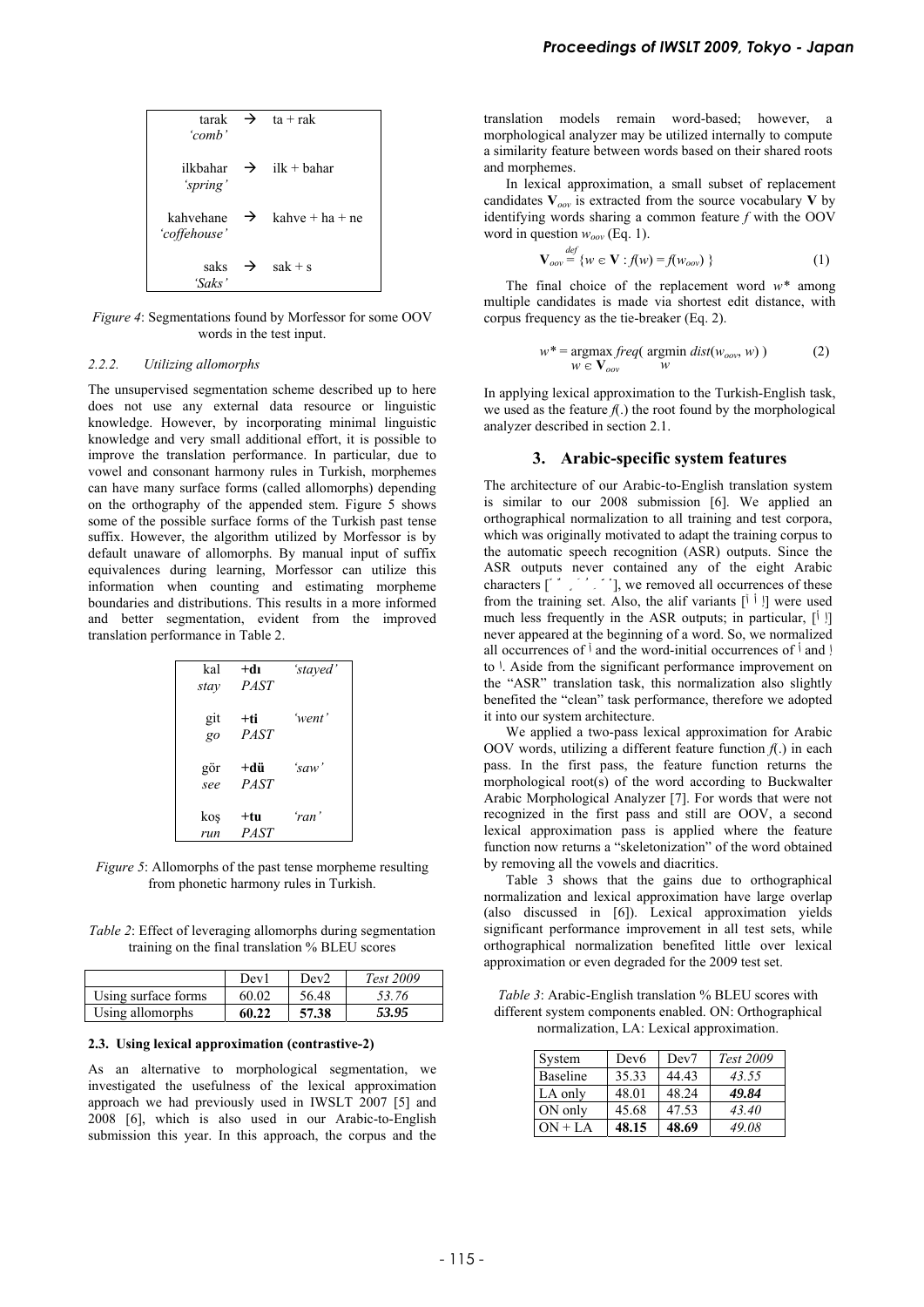## **4. System development common to both tasks**

We used the open-source statistical machine translation toolkit Moses [8] for training the translation models and for decoding. An N-gram English language model was trained using the SRI language modeling toolkit [9]. All the system training and decoding was performed on lowercased and punctuation-tokenized data. After decoding, we restored the case information using the Moses recaser script. All the BLEU scores reported in this paper are by default computed with the cased, punctuated system outputs.

Although we used 3-gram target language models in our systems, using 4-gram models as suggested by one of the reviewers result in better performance. Table 4 shows the effect of N-gram model order on the performance of our primary submission.

*Table 4*: Effect of increasing N-gram language model order on the % BLEU scores of our primary submission

| LM | Arabic-English |                  |           | Turkish-English |       |           |
|----|----------------|------------------|-----------|-----------------|-------|-----------|
|    | Order Dev6     | Dev <sub>7</sub> | Test 2009 | Dev1            | Dev2  | Test 2009 |
| 3  | 49.61          | 50.52            | 49.33     | 62.59           | 59.86 | 55.82     |
| 4  | 49.50          | 50.91            | 50.38     | 63.31           | 60.33 | 57.24     |
| 5  | 49.60          | 51.18            | 50.34     | 63.48           | 60.27 | 56.90     |

Similar to our 2007 and 2008 systems, we made use of phrase table augmentation. For source vocabulary words that are not included in the phrase table as a result of the phrase extraction process, this technique adds single-word phrase pairs derived from GIZA++[10]-produced lexical alignments to the phrase table. Hence, every word in the training source vocabulary is guaranteed to be provided translation hypotheses by the translation model during decoding. For some words, forcing the model to propose hypotheses as such may have the negative effect of generating incorrect translations in the output that could have been remedied by other methods (e.g., by lexical approximation in section 2.3), but in our previous experience the benefits of phrase-table augmentation outweigh the harm [5,6].

Among the provided development corpora, the two most recent sets were reserved for tuning the parameters and internal testing (devsets 1-2 for Turkish and devsets 6-7 for Arabic). The remaining corpora were used in training. Hence, for the Arabic-to-English system, devsets1-3 were also added with their 16 references as a training parallel corpus.

#### **5. Results and discussion**

Table 5 compares the performance of our three Turkish-English submissions (sections 2.1-2.3) on the development sets and the 2009 test set. The official evaluation results of our submitted Arabic-English and Turkish-English systems (primary and contrastive) are shown in Tables 6 and 7, respectively. Note that while the official submission of our contrastive-1 system (Table 7) was buggy, Table 5 is calculated on the correct system output. Among the three morphological approaches for Turkish, using morphological analysis customized to the translation task performed the best (primary submission). Also, the word-based lexical approximation approach performed close to unsupervised segmentation, even though it was outperformed during development experiments. Using a much larger monolingual

Turkish corpus in segmentation model training might improve the accuracy of the unsupervised segmentation and its translation performance.

| <i>Table 5:</i> Comparison of % BLEU scores of the developed |  |
|--------------------------------------------------------------|--|
| Turkish-English systems                                      |  |

| System             | Dev1  | Dev <sub>2</sub> | Test 2009 |
|--------------------|-------|------------------|-----------|
| Primary submission | 62.59 | 59.86            | 55.82     |
| Contrastive-1      | 60.74 | 57.97            | 53.27     |
| Contrastive-2      | 57.94 | 55.69            | 53.45     |
| Baseline           | 56.58 | 54.24            | 52.51     |

## *5.1.1. Target language morphological analysis*

We also experimented with applying morphological analysis on the target language (English). In the scenario of section 2.2, we also investigated applying a similar unsupervised segmentation to the English side of the parallel texts as well. On one hand, there is some morphology encoded in the English words (such as the plural or gerund markers) favoring morphological analysis; but on the other hand, many words are in their root form and risk degrading the system performance if wrongly segmented by the morphological analyzer. For example, Figure 6 shows example segmentations found by Morfessor for the low-frequency words on the English training set.

|     |   | Frequency Segmentation |
|-----|---|------------------------|
|     |   | $far + m$              |
|     |   | $pal + m$              |
| (a) | 2 | $to + m$               |
|     |   | $tour + is + m$        |
|     |   | $wor + m$              |
|     |   | wor $+e$               |
| (b) |   | $wor + se$             |
|     |   | wor $+$ ship           |

*Figure 6*: Examples of false segmentation on the English corpus. The non-linguistic morpheme "m" is proposed by Morfessor for the words in (a). Note that all the remaining parts are regular words by themselves, except for "wor", which is another proposed morpheme that accounts for other low-frequency, unrelated words in (b).

In our experiments, training a segmentation model for the English side and using it in system training did not provide a clear improvement over leaving the English corpus as words, as shown in Table 8.

*Table 8*: Effect of segmenting the English corpus via Morfessor on the translation % BLEU scores

| Segmented corpus    | Dev1  | $\blacksquare$ Dev2 | Test 2009 |
|---------------------|-------|---------------------|-----------|
| Turkish only        | 60.02 | 56.48               | 53.76     |
| Turkish and English | 59.74 | 56.76               | 53.45     |

One reason for performance degradation could be the added complexity of generating roots and morphemes at the decoder output, since the output tokens are more in number and the reordering search space is much larger. Another reason could be the errors in English morphological segmentation. Using a linguistic-based English morphological